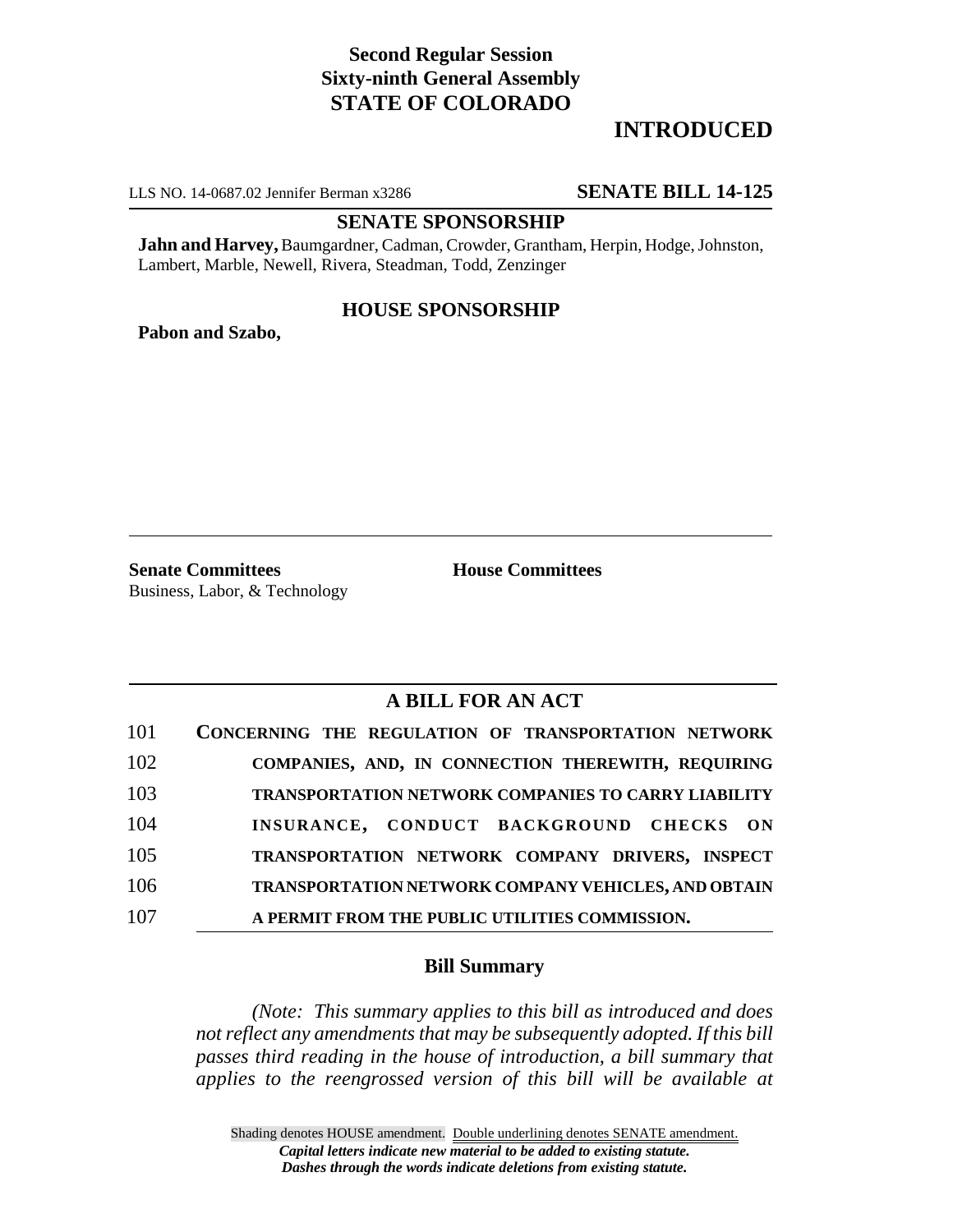#### *http://www.leg.state.co.us/billsummaries.)*

The bill authorizes the public utilities commission (PUC) to regulate transportation network companies, which are companies that match drivers and passengers through a digital network, such as a mobile phone application, for transportation from an agreed-upon point of origin to an agreed-upon destination.

**Section 1** of the bill exempts transportation network companies from the definition of "common carrier". **Section 2** exempts transportation network companies from the definitions of "contract carrier" and "motor carrier". **Sections 3 and 4** authorize the PUC to exercise limited regulatory authority over transportation network companies.

**Section 5** exempts transportation network companies from much of the PUC's authority, including regulation of rates, entry, operational requirements, and general requirements governing common carriers, contract carriers, and motor carriers, but does require a transportation network company to obtain a permit from the PUC. Section 5 authorizes the PUC to regulate permit holders with respect to safety conditions, insurance requirements, and driver qualifications. Section 5 also authorizes the PUC to take action against a transportation network company for any violations, including the authority to issue a cease-and-desist letter, suspend or revoke a permit, or impose civil penalties.

- 1 *Be it enacted by the General Assembly of the State of Colorado:*
- 2 **SECTION 1.** In Colorado Revised Statutes, 40-1-102, **amend** (3)
- 3 (b) as follows:
- 4 **40-1-102. Definitions.** As used in articles 1 to 7 of this title, 5 unless the context otherwise requires:
- 6 (3) (b) "Common carrier" does not include a motor carrier that 7 provides transportation not subject to regulation pursuant to section 8 40-10.1-105, or A MOTOR CARRIER that is subject to part 3, 4, or 5 of 9 article 10.1 of this title, A TRANSPORTATION NETWORK COMPANY, AS 10 DEFINED IN SECTION 40-10.1-602 (3), OR A TRANSPORTATION NETWORK 11 COMPANY DRIVER, AS DEFINED IN SECTION 40-10.1-602 (4).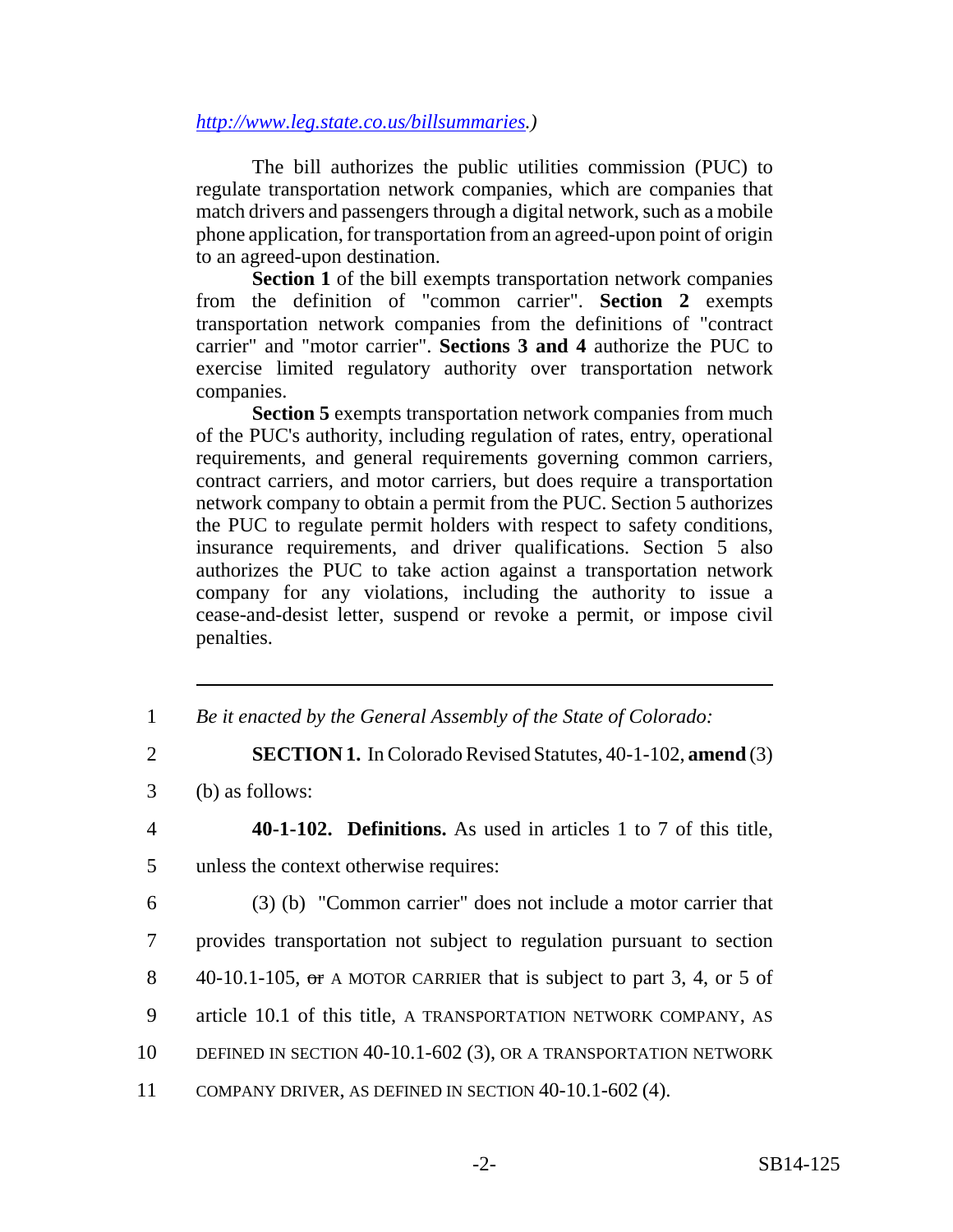- **SECTION 2.** In Colorado Revised Statutes, 40-10.1-101, **amend** 2 (6) and (10) as follows:
- **40-10.1-101. Definitions.** As used in this article, unless the context otherwise requires:

 (6) "Contract carrier" means every person, other than a common carrier or a motor carrier of passengers under part 3 of this article, who, by special contract, directly or indirectly affords a means of passenger transportation over any public highway of this state; EXCEPT THAT THE TERM DOES NOT INCLUDE A TRANSPORTATION NETWORK COMPANY, AS DEFINED IN SECTION 40-10.1-602 (3), OR A TRANSPORTATION NETWORK COMPANY DRIVER, AS DEFINED IN SECTION 40-10.1-602 (4).

 (10) "Motor carrier" means any person owning, controlling, 13 operating, or managing any A motor vehicle that provides transportation 14 in intrastate commerce pursuant to this article; EXCEPT THAT THE TERM DOES NOT INCLUDE A TRANSPORTATION NETWORK COMPANY, AS DEFINED 16 IN SECTION 40-10.1-602 (3), OR A TRANSPORTATION NETWORK COMPANY DRIVER, AS DEFINED IN SECTION 40-10.1-602 (4).

 **SECTION 3.** In Colorado Revised Statutes, 40-10.1-103, **add** (3) as follows:

 **40-10.1-103. Subject to control by commission.** (3) TRANSPORTATION NETWORK COMPANIES, AS DEFINED IN SECTION 22 40-10.1-602 (3), ARE NOT COMMON CARRIERS, CONTRACT CARRIERS, OR MOTOR CARRIERS UNDER THIS TITLE, BUT ARE DECLARED TO BE AFFECTED WITH A PUBLIC INTEREST AND ARE SUBJECT TO REGULATION TO THE EXTENT PROVIDED IN PART 6 OF THIS ARTICLE.

 **SECTION 4.** In Colorado Revised Statutes, **add** 40-10.1-117 as follows: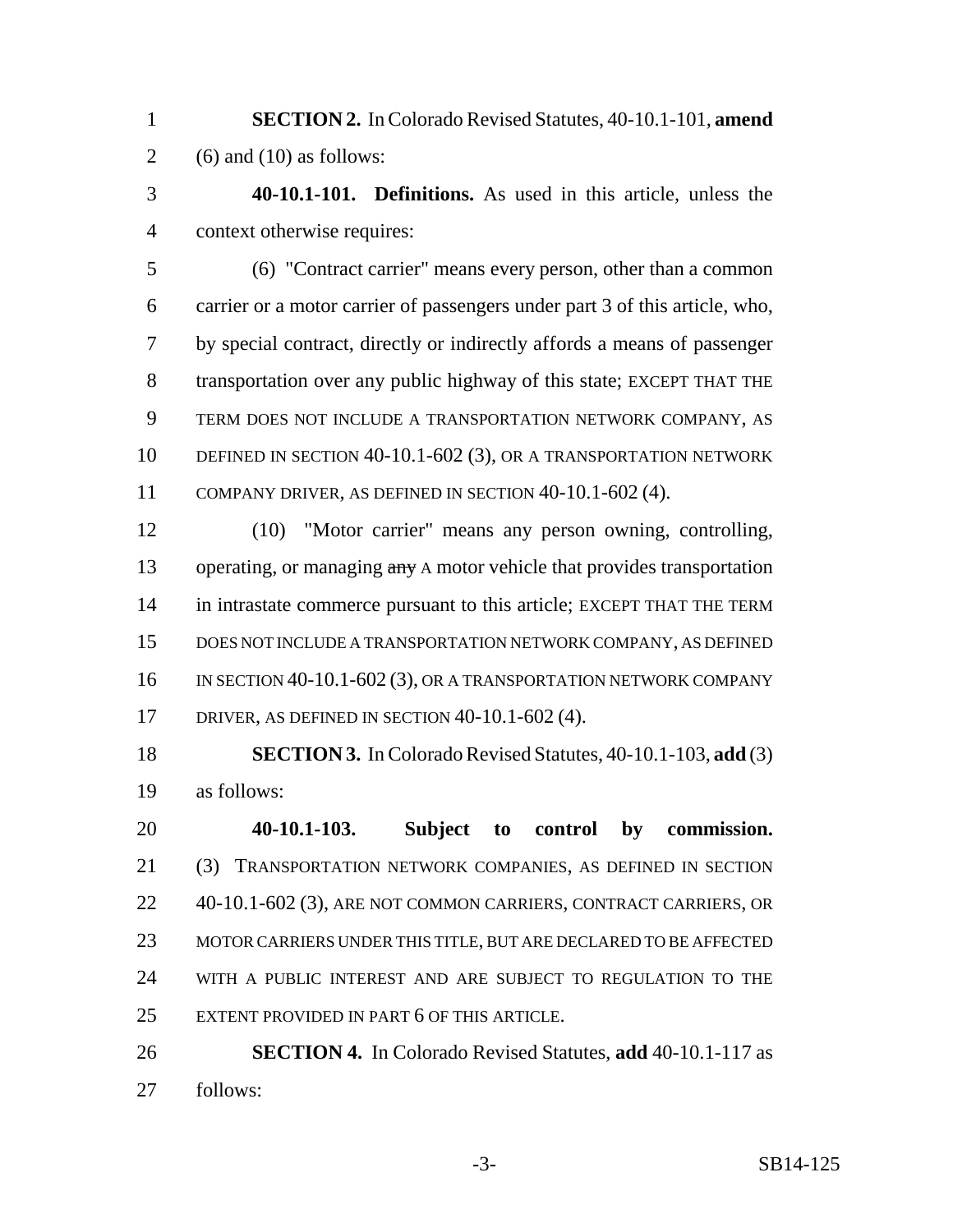**40-10.1-117. Limited regulation of transportation network companies.** NOTWITHSTANDING ANY OTHER PROVISION OF LAW, TRANSPORTATION NETWORK COMPANIES, AS DEFINED IN SECTION 40-10.1-602 (3), ARE GOVERNED EXCLUSIVELY UNDER PART 6 OF THIS ARTICLE. **SECTION 5.** In Colorado Revised Statutes, **add** part 6 to article 10.1 of title 40 as follows: PART 6 TRANSPORTATION NETWORK COMPANIES **40-10.1-601. Legislative declaration.** (1) THE GENERAL ASSEMBLY HEREBY FINDS THAT: (a) TRANSPORTATION NETWORK COMPANIES, AS DEFINED IN THIS PART 6, PROVIDE BENEFITS FOR THE COLORADO ECONOMY, ENVIRONMENT, 14 AND THE TRANSPORTATION MARKET AND FOR COLORADO CONSUMERS; (b) TRANSPORTATION NETWORK COMPANIES INCREASE MOBILITY AND ACCESSIBILITY BY MATCHING DRIVERS WITH RIDERS, ALLOWING INDIVIDUALS TO SHARE TRANSPORTATION EXPENSES, AND PROVIDING SAFETY MECHANISMS, INCLUDING AUTHENTICATION THROUGH SOCIAL MEDIA, DRIVER BACKGROUND CHECKS, VEHICLE INSPECTIONS, GLOBAL POSITIONING SYSTEM TRACKING, INSURANCE COVERAGE, AND MINIMUM 21 AGE REQUIREMENTS FOR DRIVERS; (c) TRANSPORTATION NETWORK COMPANIES ENHANCE TRANSPORTATION OPTIONS AVAILABLE TO CONSUMERS AND PROVIDE A VARIETY OF BENEFITS, INCLUDING INCREASED PUBLIC SAFETY, IMPROVED ENVIRONMENTAL QUALITY, REDUCED AIR EMISSIONS FROM PERSONAL VEHICLE TRIPS, REDUCED TRAFFIC CONGESTION, REDUCED NEED FOR PARKING INFRASTRUCTURE, AND INCREASED USE OF PUBLIC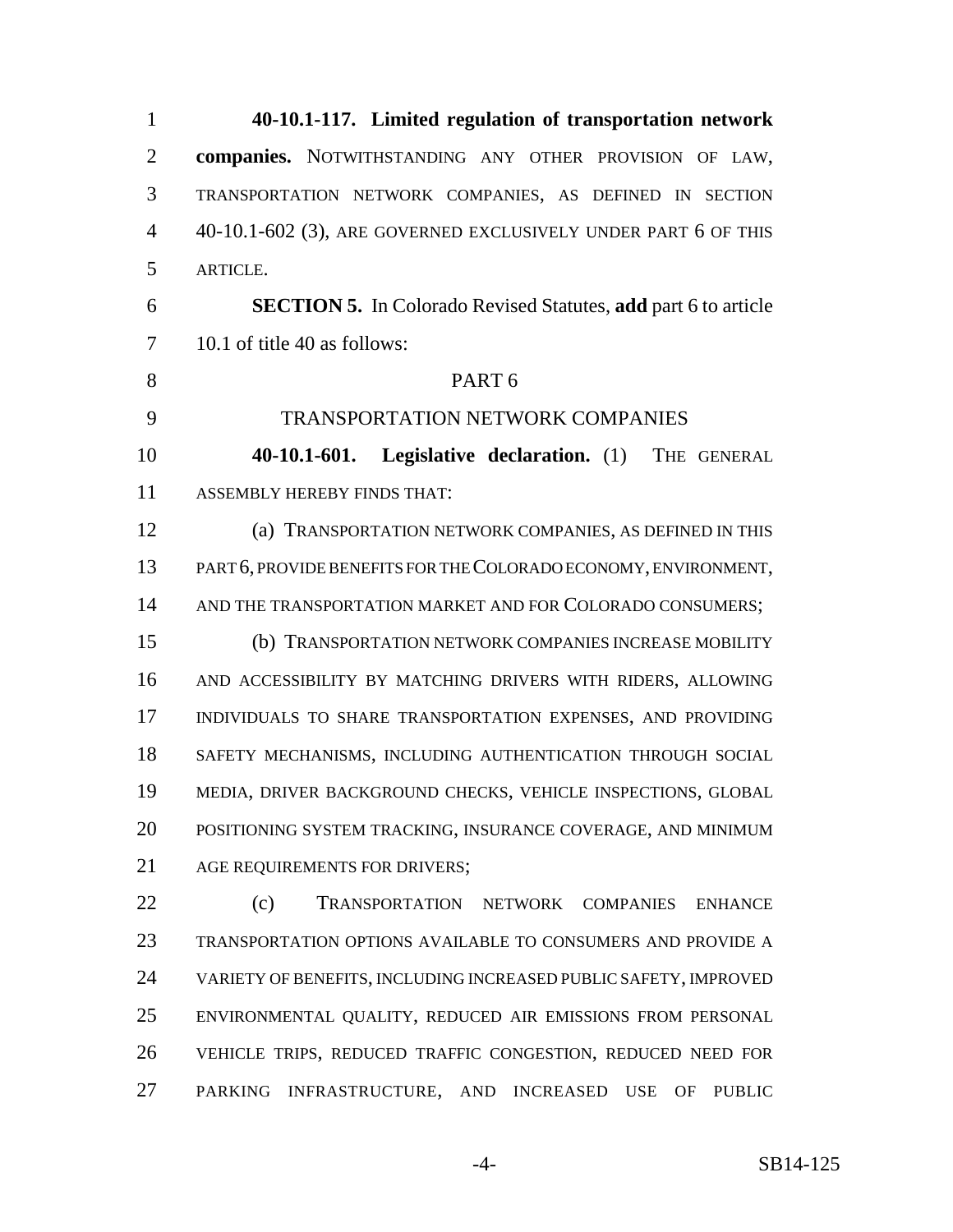TRANSPORTATION BY FACILITATING RIDERS' TRAVEL TO AND FROM TRANSPORTATION HUBS; AND

 (d) TRANSPORTATION NETWORK COMPANIES DO NOT PROVIDE TRANSPORTATION SERVICES IN THE TRADITIONAL SENSE IN THAT THEY DO NOT OWN, CONTROL, OPERATE, OR MANAGE VEHICLES, EMPLOY DRIVERS, OR TRANSPORT RIDERS. A TRANSPORTATION NETWORK COMPANY'S ESSENTIAL FUNCTION IS TO CONNECT PEOPLE TO FORM A TRANSPORTATION COMMUNITY.

 (2) THE GENERAL ASSEMBLY FURTHER FINDS AND DECLARES THAT: (a) ALLOWING TRANSPORTATION NETWORK COMPANIES IN COLORADO IS CONSISTENT WITH COLORADO'S COMMITMENT TO ENTREPRENEURS, TECHNOLOGICAL INNOVATION, AND THE SHARING ECONOMY; AND

 (b) TRANSPORTATION NETWORK COMPANIES ARE NOT COMMON CARRIERS OR CONTRACT CARRIERS. TRANSPORTATION NETWORK COMPANIES REQUIRE A DIFFERENT REGULATORY SCHEME BECAUSE THEY OPERATE AN ONLINE-BASED DIGITAL NETWORK.

 **40-10.1-602. Definitions.** AS USED IN THIS PART 6, UNLESS THE CONTEXT OTHERWISE REQUIRES:

 (1) "PERSONAL VEHICLE" MEANS A VEHICLE THAT IS USED BY A TRANSPORTATION NETWORK COMPANY DRIVER IN CONNECTION WITH PROVIDING SERVICES FOR A TRANSPORTATION NETWORK COMPANY THAT 23 MEETS THE VEHICLE CRITERIA SET FORTH IN THIS PART 6.

 (2) "PREARRANGED RIDE" MEANS A PERIOD OF TIME THAT BEGINS WHEN A TRANSPORTATION NETWORK COMPANY DRIVER ACCEPTS A REQUESTED RIDE THROUGH A DIGITAL NETWORK, CONTINUES WHILE THE 27 DRIVER TRANSPORTS THE RIDER IN A PERSONAL VEHICLE, AND ENDS WHEN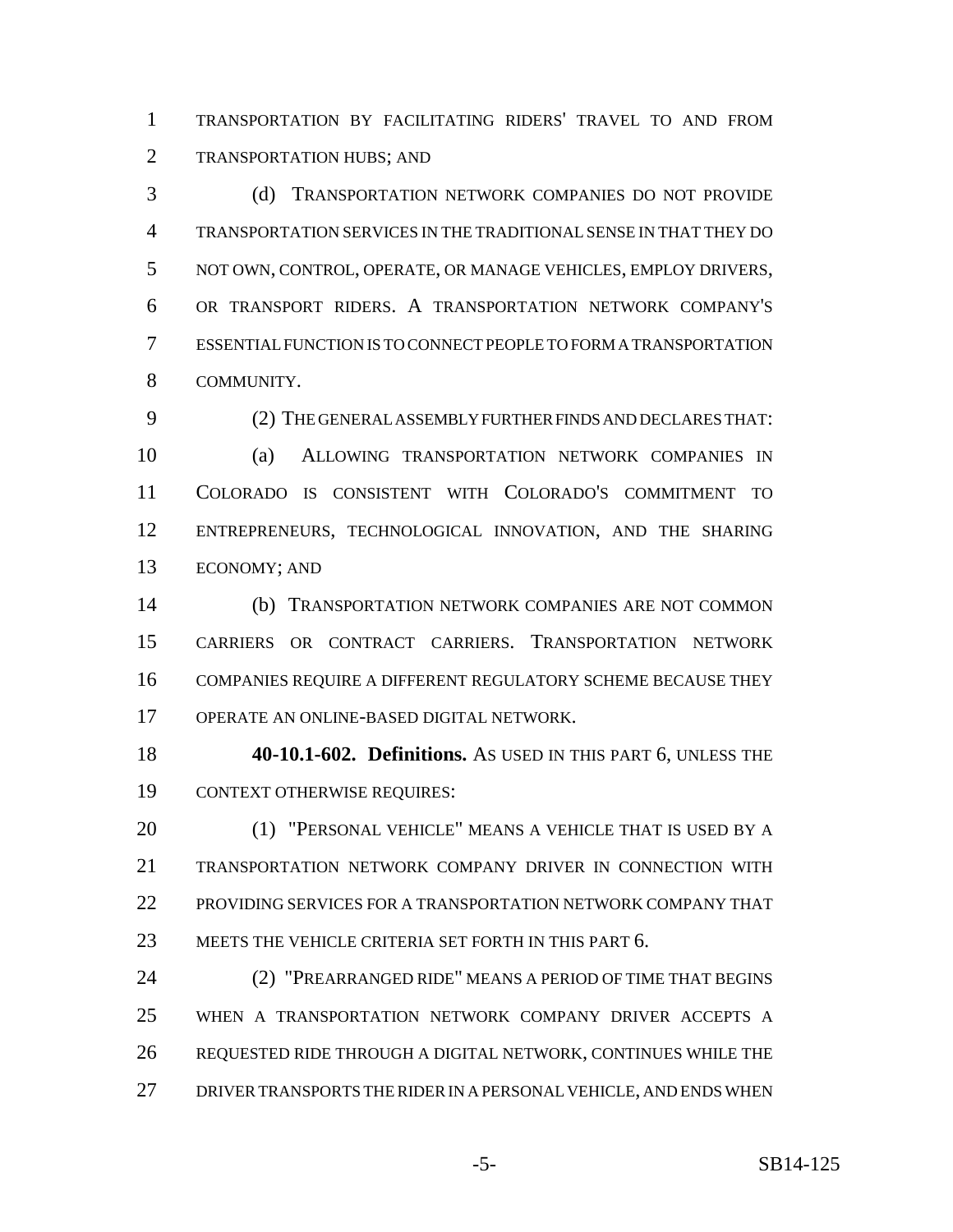THE RIDER DEPARTS FROM THE PERSONAL VEHICLE.

 (3) "TRANSPORTATION NETWORK COMPANY" MEANS A CORPORATION, PARTNERSHIP, SOLE PROPRIETORSHIP, OR OTHER ENTITY, OPERATING IN COLORADO, THAT USES A DIGITAL NETWORK TO CONNECT RIDERS TO TRANSPORTATION NETWORK COMPANY DRIVERS FOR THE PURPOSE OF PROVIDING TRANSPORTATION.A TRANSPORTATION NETWORK COMPANY DOES NOT PROVIDE TAXI SERVICE, TRANSPORTATION SERVICE ARRANGED THROUGH A TRANSPORTATION BROKER, RIDESHARING ARRANGEMENTS, AS DEFINED IN SECTION 39-22-509(1) (a) (II),C.R.S., OR ANY TRANSPORTATION SERVICE OVER FIXED ROUTES AT REGULAR INTERVALS. A TRANSPORTATION NETWORK COMPANY IS NOT DEEMED TO OWN, CONTROL, OPERATE, OR MANAGE THE PERSONAL VEHICLES USED BY TRANSPORTATION NETWORK COMPANY DRIVERS.

 (4) "TRANSPORTATION NETWORK COMPANY DRIVER" OR "DRIVER" MEANS AN INDIVIDUAL WHO USES HIS OR HER PERSONAL VEHICLE TO PROVIDE SERVICES FOR RIDERS MATCHED THROUGH A TRANSPORTATION 17 NETWORK COMPANY'S DIGITAL NETWORK. A TRANSPORTATION NETWORK COMPANY DRIVER NEED NOT BE AN EMPLOYEE OF A TRANSPORTATION NETWORK COMPANY.

 (5) "TRANSPORTATION NETWORK COMPANY RIDER" OR "RIDER" MEANS AN INDIVIDUAL WHO USES A TRANSPORTATION NETWORK COMPANY'S ONLINE APPLICATION OR DIGITAL NETWORK TO CONNECT WITH A DRIVER TO OBTAIN SERVICES IN THE DRIVER'S PERSONAL VEHICLE FROM AN AGREED-UPON POINT OF DEPARTURE TO AN AGREED-UPON DESTINATION.

 (6) "TRANSPORTATION NETWORK COMPANY SERVICES" OR "SERVICES" MEANS THE PROVISION OF TRANSPORTATION BY A DRIVER TO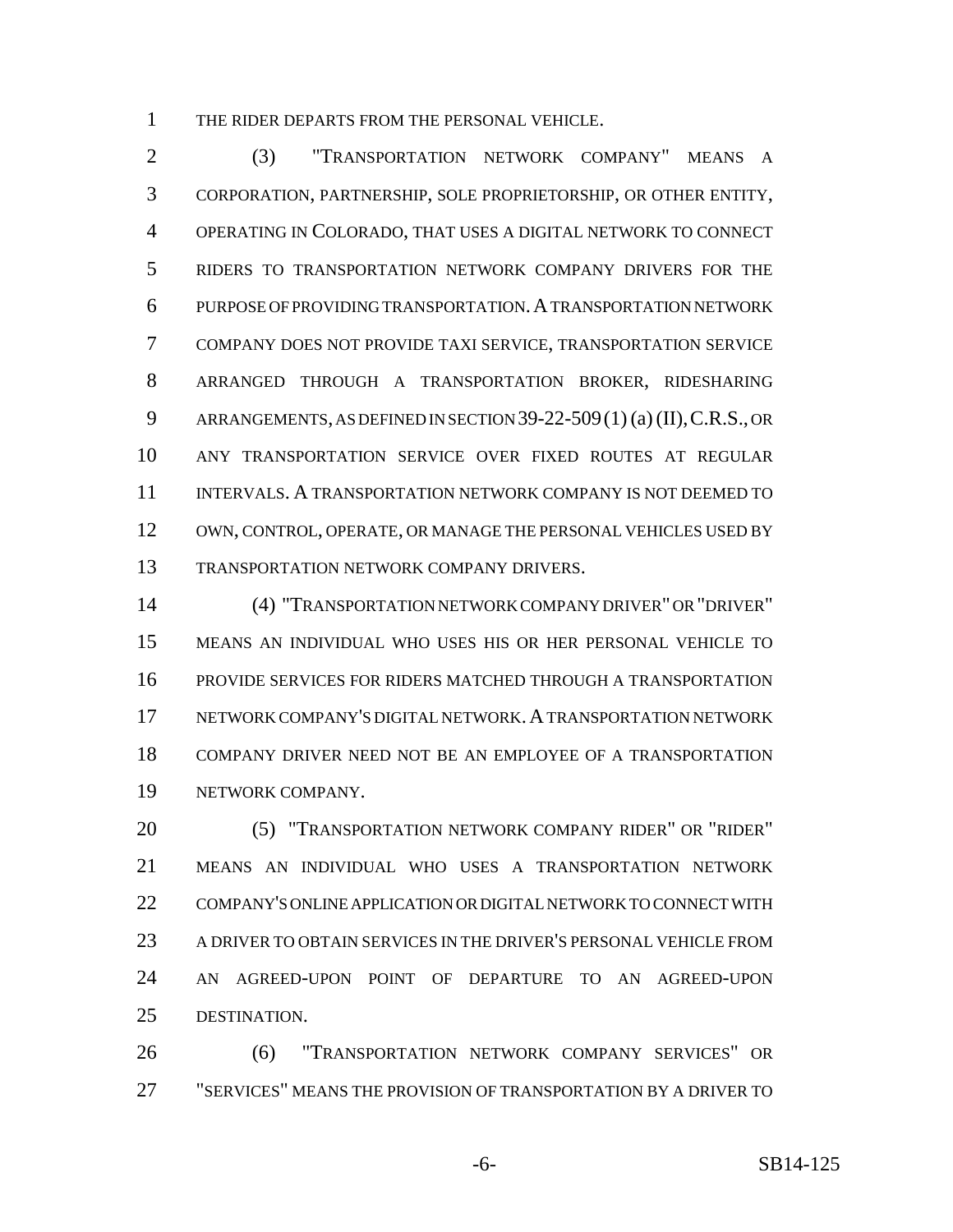A RIDER WITH WHOM THE DRIVER IS MATCHED THROUGH A TRANSPORTATION NETWORK COMPANY.

 **40-10.1-603. Limited regulation.** NOTWITHSTANDING ANY OTHER PROVISION OF LAW, TRANSPORTATION NETWORK COMPANIES ARE GOVERNED EXCLUSIVELY BY THIS PART 6. A TRANSPORTATION NETWORK COMPANY IS NOT SUBJECT TO THE COMMISSION'S RATE, ENTRY, OPERATIONAL, OR COMMON CARRIER REQUIREMENTS, OTHER THAN THOSE REQUIREMENTS EXPRESSLY SET FORTH IN THIS PART 6.

 **40-10.1-604. Registration - financial responsibility of transportation network companies - insurance.** (1) A TRANSPORTATION NETWORK COMPANY SHALL COMPLY WITH THE FILING REQUIREMENTS OF PART 3 AND THE REGISTERED AGENT REQUIREMENT OF 13 PART 7 OF ARTICLE 90 OF TITLE 7, C.R.S.

 (2) A TRANSPORTATION NETWORK COMPANY SHALL FILE WITH THE COMMISSION A CERTIFICATE OF INSURANCE EVIDENCING THAT THE TRANSPORTATION NETWORK COMPANY HAS SECURED AN INSURANCE POLICY ISSUED BY AN INSURANCE COMPANY AUTHORIZED TO DO BUSINESS IN THIS STATE WITH COVERAGE IN THE AMOUNT OF ONE MILLION DOLLARS PER OCCURRENCE FOR INCIDENTS INVOLVING A DRIVER DURING A PREARRANGED RIDE.

 (3) TRANSPORTATION NETWORK COMPANY DRIVERS SHALL MAINTAIN PERSONAL AUTOMOTIVE LIABILITY INSURANCE WITH A LIABILITY LIMIT AT LEAST EQUAL TO THE MINIMUM REQUIREMENT SET FORTH IN SECTION 10-4-620, C.R.S. A TRANSPORTATION NETWORK COMPANY SHALL VERIFY THAT EACH PROSPECTIVE DRIVER POSSESSES PROOF OF AUTOMOBILE INSURANCE BEFORE ALLOWING THE PROSPECTIVE DRIVER TO PROVIDE SERVICES THROUGH THE TRANSPORTATION NETWORK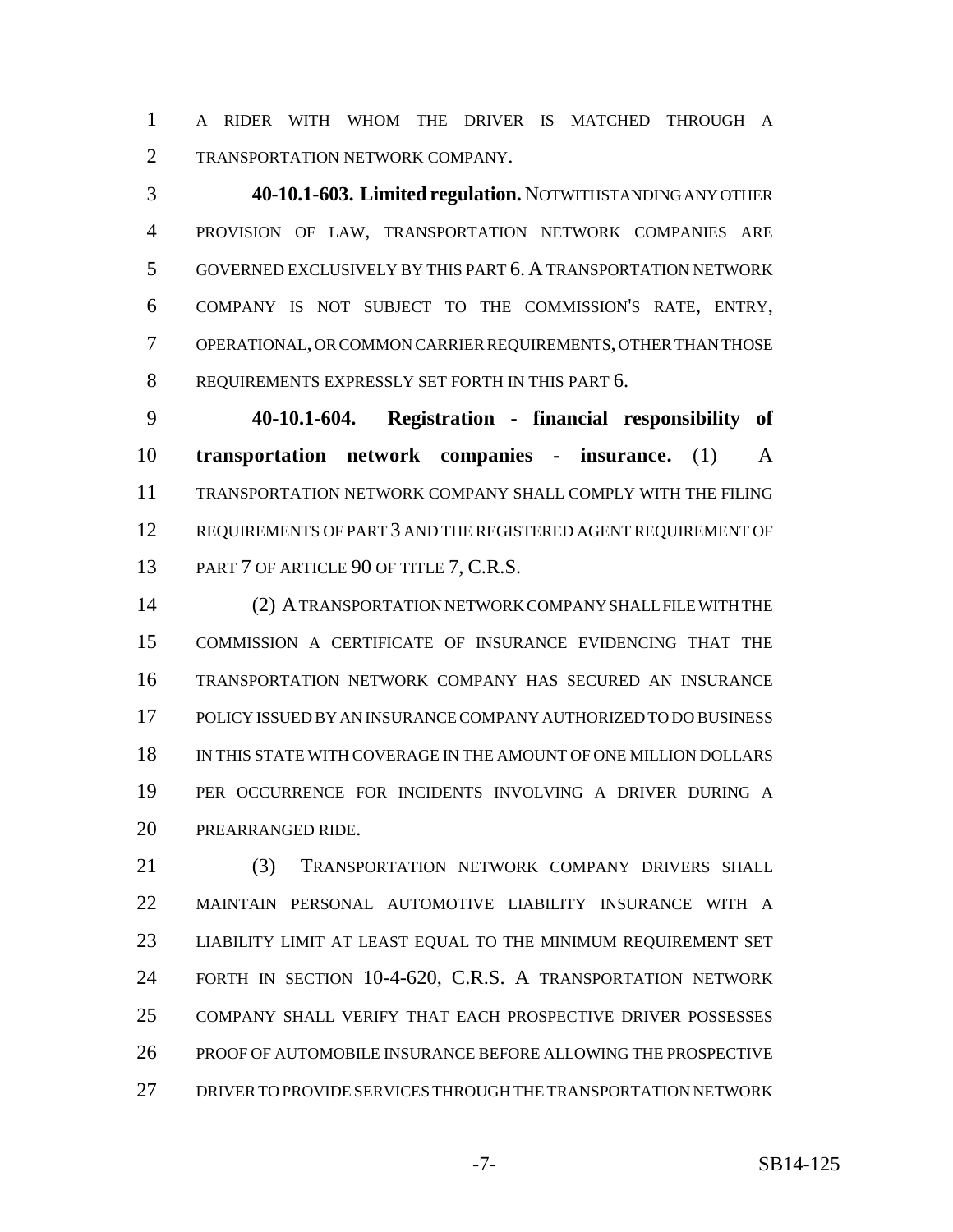COMPANY'S DIGITAL NETWORK.

 (4) NOTHING IN THIS SECTION MODIFIES OR ABROGATES ANY OTHERWISE APPLICABLE INSURANCE REQUIREMENTS SET FORTH IN TITLE 10, C.R.S.

 **40-10.1-605. Operational requirements.** (1) THE FOLLOWING REQUIREMENTS APPLY TO THE PROVISION OF SERVICES:

 (a) A DRIVER SHALL NOT PROVIDE SERVICES UNLESS A TRANSPORTATION NETWORK COMPANY HAS MATCHED THE DRIVER TO A RIDER THROUGH A DIGITAL NETWORK. A DRIVER SHALL NOT SOLICIT OR ACCEPT THE ON-DEMAND SUMMONING OF A RIDE, OTHERWISE KNOWN AS A "STREET HAIL".

 (b) A TRANSPORTATION NETWORK COMPANY SHALL MAKE AVAILABLE TO PROSPECTIVE RIDERS THE METHOD BY WHICH THE TRANSPORTATION NETWORK COMPANY CALCULATES FARES OR THE APPLICABLE RATES BEING CHARGED AND AN OPTION TO RECEIVE AN ESTIMATED FARE.

 (c) UPON COMPLETION OF A PREARRANGED RIDE, A TRANSPORTATION NETWORK COMPANY SHALL TRANSMIT TO THE RIDER AN ELECTRONIC RECEIPT, EITHER BY ELECTRONIC MAIL OR VIA TEXT MESSAGE, DOCUMENTING:

21 (I) THE POINT OF ORIGIN AND DESTINATION OF THE PREARRANGED RIDE;

**(II) THE TOTAL DURATION AND DISTANCE OF THE PREARRANGED** RIDE; AND

25 (III) THE TOTAL FARE PAID, INCLUDING THE BASE FARE AND ANY ADDITIONAL CHARGES INCURRED FOR DISTANCE TRAVELED OR DURATION OF THE PREARRANGED RIDE.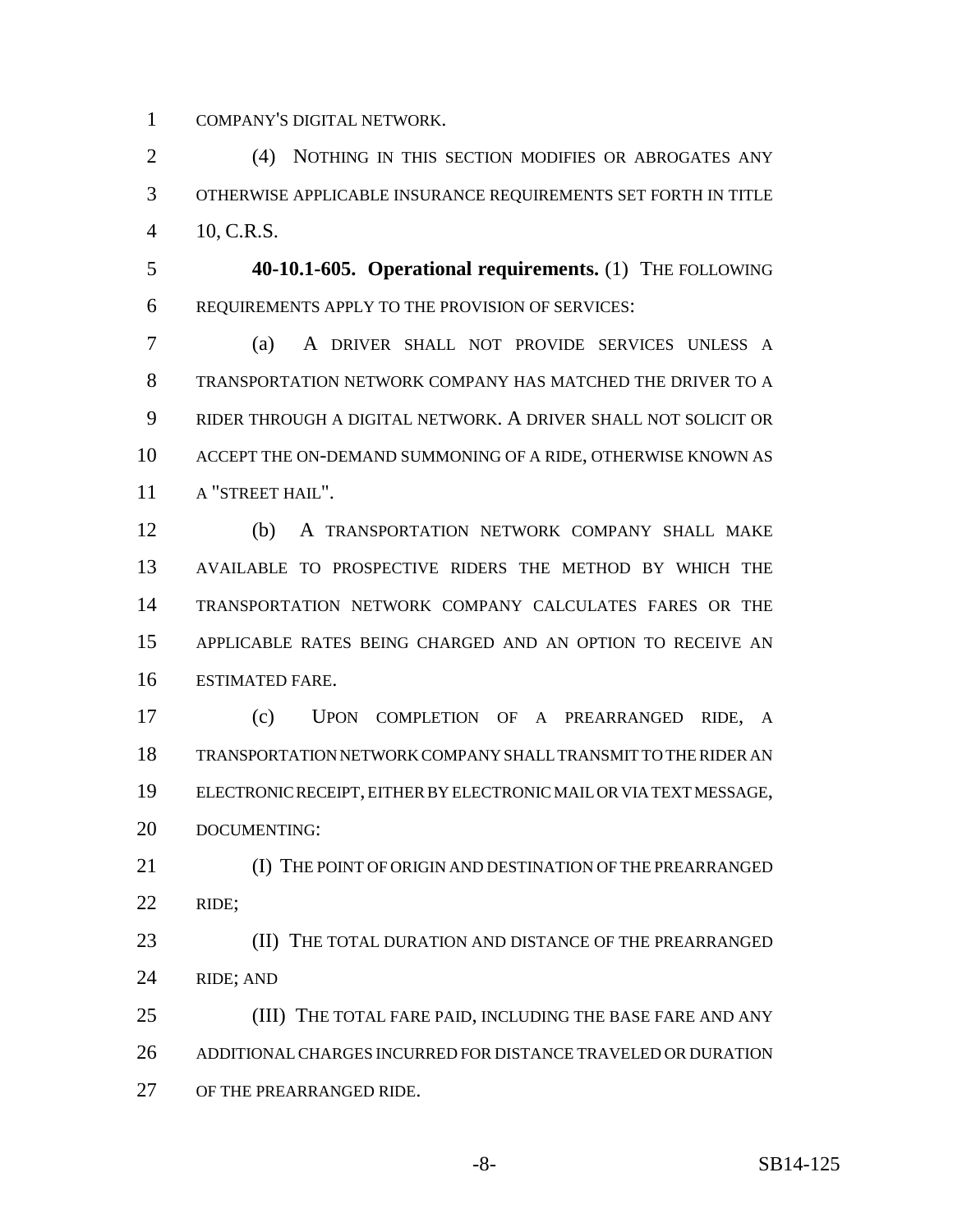(d) BEFORE PERMITTING A PERSON TO ACT AS A TRANSPORTATION NETWORK COMPANY DRIVER ON ITS DIGITAL NETWORK, A TRANSPORTATION NETWORK COMPANY SHALL CONFIRM THAT THE PERSON IS AT LEAST TWENTY-ONE YEARS OF AGE AND POSSESSES: (I) A VALID DRIVER'S LICENSE; (II) PROOF OF AUTOMOBILE INSURANCE; AND (III) PROOF OF A COLORADO VEHICLE REGISTRATION. (e) A DRIVER SHALL NOT OFFER OR PROVIDE TRANSPORTATION NETWORK COMPANY SERVICES FOR MORE THAN TWELVE CONSECUTIVE HOURS. (f) A TRANSPORTATION NETWORK COMPANY SHALL IMPLEMENT AN INTOXICATING SUBSTANCE POLICY FOR DRIVERS THAT DISALLOWS ANY AMOUNT OF INTOXICATION OF THE DRIVER WHILE PROVIDING SERVICES. THE TRANSPORTATION NETWORK COMPANY SHALL INCLUDE ON ITS WEB SITE AND MOBILE DEVICE APPLICATION SOFTWARE A NOTICE CONCERNING THE TRANSPORTATION NETWORK COMPANY'S INTOXICATING SUBSTANCE POLICY. (g) (I) A TRANSPORTATION NETWORK COMPANY SHALL CONDUCT OR HAVE A CERTIFIED MECHANIC CONDUCT A SAFETY INSPECTION OF A PROSPECTIVE DRIVER'S VEHICLE BEFORE IT IS APPROVED FOR USE AS A PERSONAL VEHICLE AND SHALL HAVE PERIODIC INSPECTIONS OF PERSONAL VEHICLES CONDUCTED THEREAFTER, AT INTERVALS OF AT LEAST ONE INSPECTION PER YEAR. A SAFETY INSPECTION SHALL INCLUDE AN INSPECTION OF: (A) FOOT BRAKES; (B) EMERGENCY BRAKES; **(C) STEERING MECHANISM;**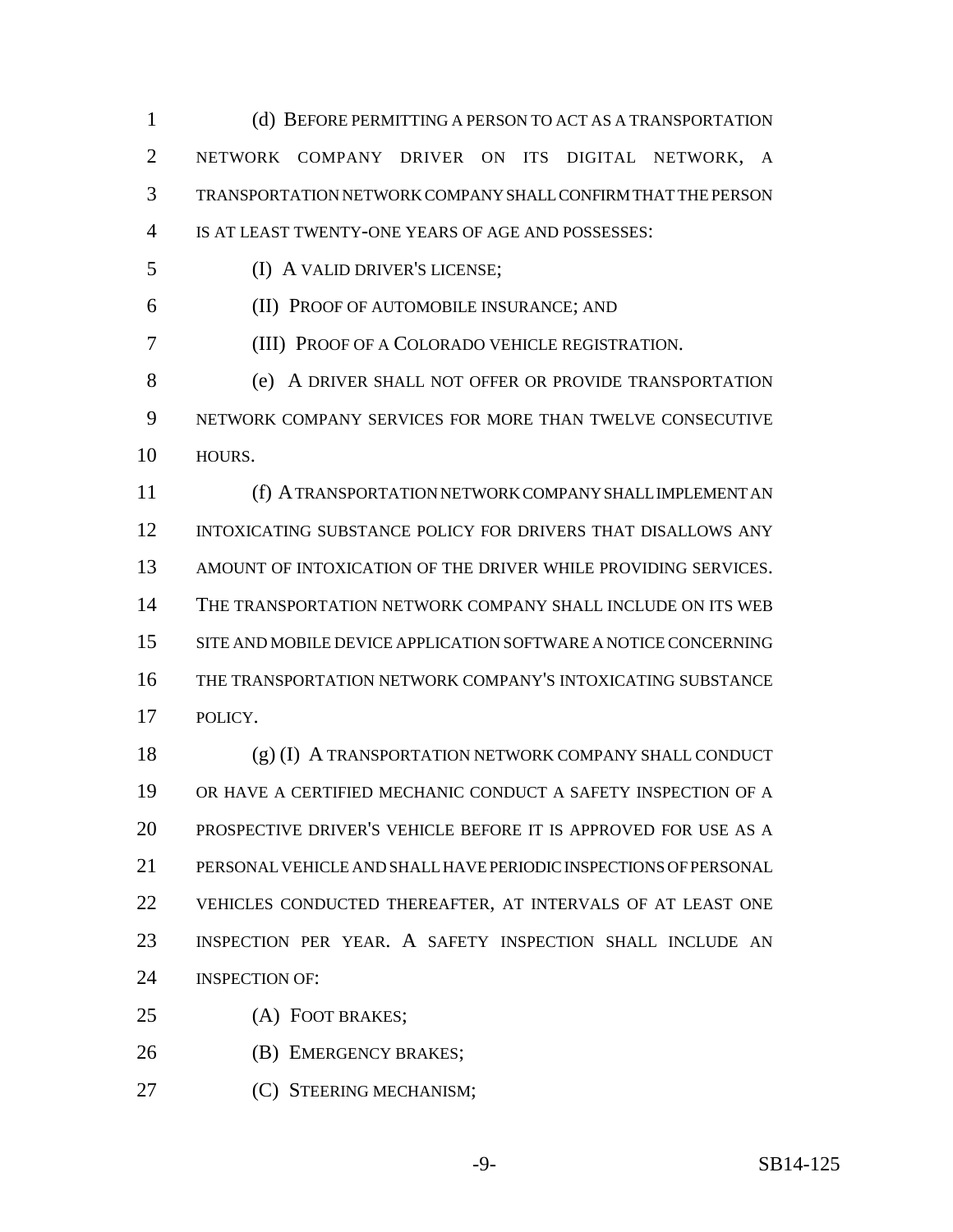| $\mathbf{1}$   | (D) WINDSHIELD;                                               |
|----------------|---------------------------------------------------------------|
| $\overline{2}$ | (E) REAR WINDOW AND OTHER GLASS;                              |
| 3              | (F) WINDSHIELD WIPERS;                                        |
| 4              | (G) HEADLIGHTS;                                               |
| 5              | (H) TAIL LIGHTS;                                              |
| 6              | (I) TURN INDICATOR LIGHTS;                                    |
| 7              | (J) STOP LIGHTS;                                              |
| 8              | (K) FRONT SEAT ADJUSTMENT MECHANISM;                          |
| 9              | (L) THE OPENING, CLOSING, AND LOCKING CAPABILITY OF THE       |
| 10             | DOORS;                                                        |
| 11             | (M) HORN;                                                     |
| 12             | (N) SPEEDOMETER;                                              |
| 13             | (O) BUMPERS;                                                  |
| 14             | (P) MUFFLER AND EXHAUST SYSTEM;                               |
| 15             | (Q) TIRE CONDITIONS, INCLUDING TREAD DEPTH;                   |
| 16             | (R) INTERIOR AND EXTERIOR REAR-VIEW MIRRORS; AND              |
| 17             | (S) SAFETY BELTS.                                             |
| 18             | (II)<br>THE COMMISSION MAY ALSO CONDUCT INSPECTIONS OF        |
| 19             | PERSONAL VEHICLES.                                            |
| 20             | (h) A PERSONAL VEHICLE MUST:                                  |
| 21             | (I) HAVE AT LEAST FOUR DOORS; AND                             |
| 22             | BE DESIGNED TO CARRY NO MORE THAN EIGHT PASSENGERS,<br>(II)   |
| 23             | INCLUDING THE DRIVER.                                         |
| 24             | (2) A TRANSPORTATION NETWORK COMPANY SHALL RETAIN TRUE        |
| 25             | AND ACCURATE INSPECTION RECORDS FOR AT LEAST SIX MONTHS AFTER |
| 26             | AN INSPECTION WAS CONDUCTED FOR EACH PERSONAL VEHICLE USED BY |
| 27             | A DRIVER.                                                     |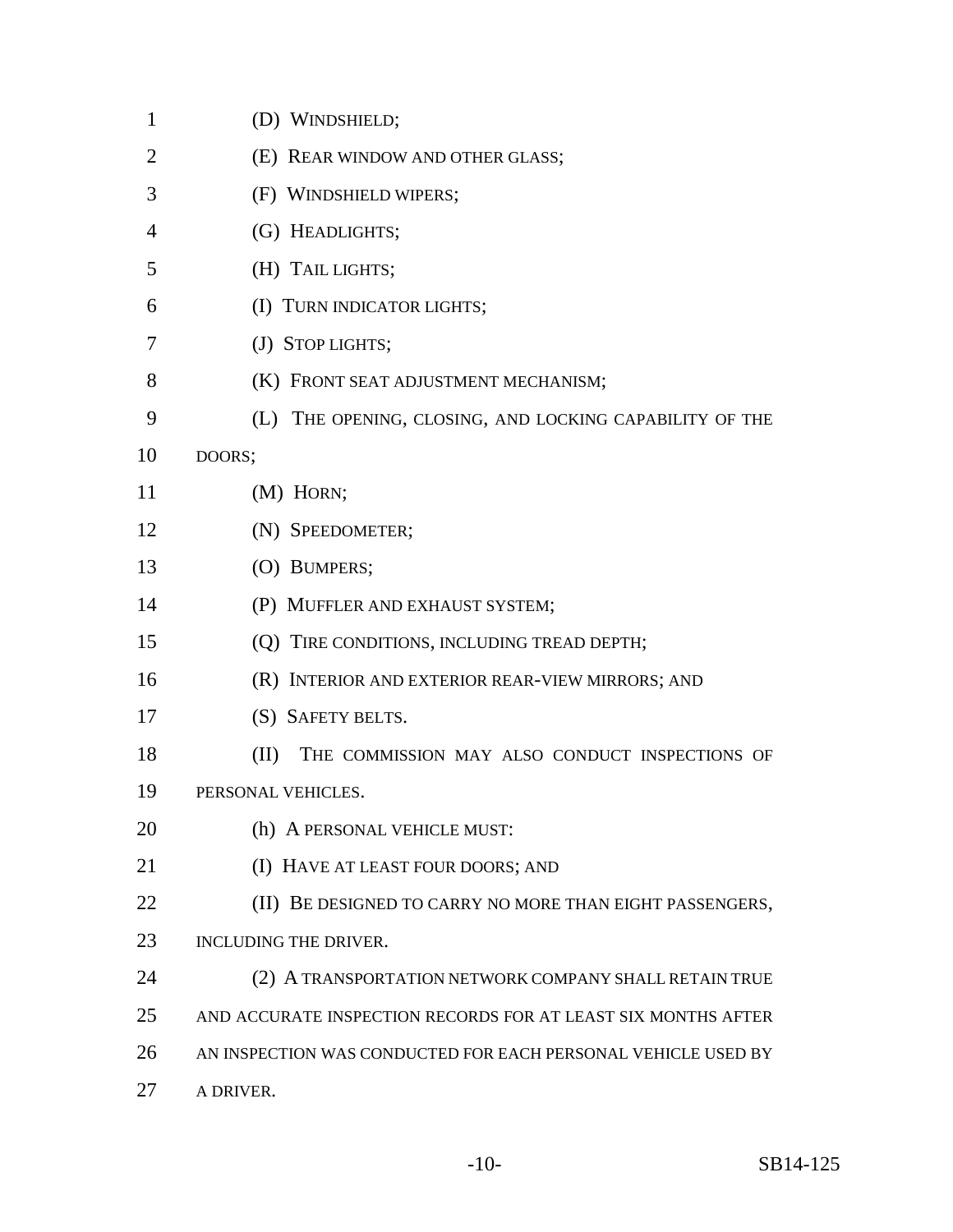(3) (a) BEFORE A PERSON IS PERMITTED TO ACT AS A DRIVER THROUGH USE OF A TRANSPORTATION NETWORK COMPANY'S DIGITAL NETWORK, THE PERSON SHALL:

 (I) OBTAIN A CRIMINAL HISTORY RECORD CHECK PURSUANT TO THE PROCEDURES SET FORTH IN SECTION 40-10.1-110 AS SUPPLEMENTED BY THE COMMISSION'S RULES PROMULGATED UNDER SECTION 40-10.1-110 OR THROUGH A PRIVATELY ADMINISTERED NATIONAL CRIMINAL HISTORY RECORD CHECK, INCLUDING THE NATIONAL SEX OFFENDER DATABASE; AND (II) PROVIDE A COPY OF THE CRIMINAL HISTORY RECORD CHECK TO 10 THE TRANSPORTATION NETWORK COMPANY.

 (b) (I) A PERSON WHO HAS BEEN CONVICTED OF OR PLED GUILTY OR NOLO CONTENDERE TO DRIVING UNDER THE INFLUENCE OF DRUGS OR ALCOHOL IN THE PREVIOUS SEVEN YEARS BEFORE APPLYING TO BECOME A TRANSPORTATION NETWORK COMPANY DRIVER SHALL NOT SERVE AS A DRIVER. A PERSON WHO HAS EVER BEEN CONVICTED OF OR PLED GUILTY OR NOLO CONTENDERE TO ANY OF THE FOLLOWING FELONY OFFENSES SHALL NOT SERVE AS A DRIVER:

 (A) AN OFFENSE INVOLVING FRAUD, AS DESCRIBED IN ARTICLE 5 OF TITLE 18, C.R.S.;

 (B) AN OFFENSE INVOLVING UNLAWFUL SEXUAL BEHAVIOR, AS DEFINED IN SECTION 16-22-102 (9), C.R.S.;

**(C) AN OFFENSE AGAINST PROPERTY, AS DESCRIBED IN ARTICLE 4** OF TITLE 18, C.R.S.; OR

 (D) A CRIME OF VIOLENCE, AS DESCRIBED IN SECTION 18-1.3-406, C.R.S.

**(II)** A PERSON WHO HAS BEEN CONVICTED OF A COMPARABLE OFFENSE TO THE OFFENSES LISTED IN SUBPARAGRAPH (I) OF THIS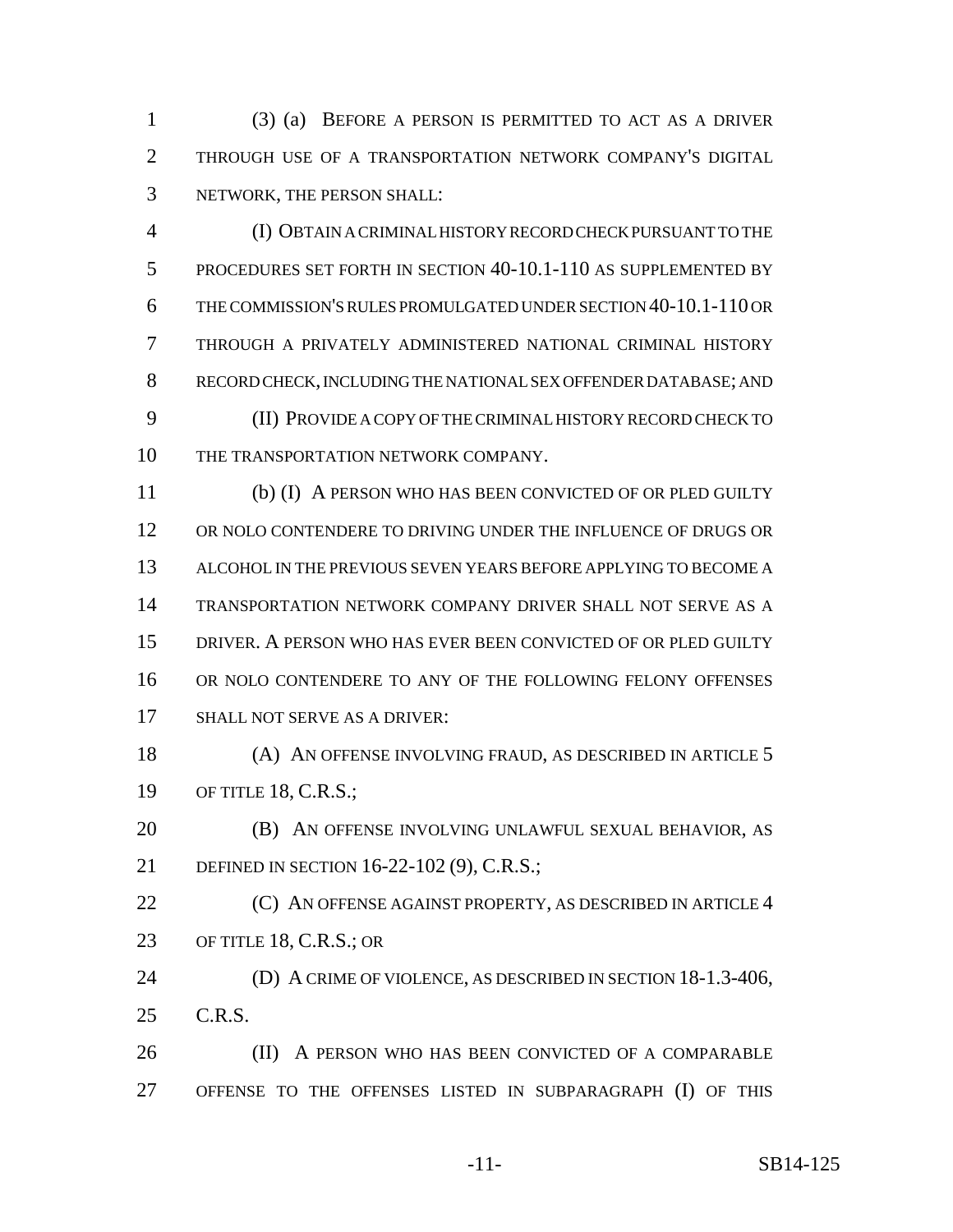PARAGRAPH (b) IN ANOTHER STATE OR IN THE UNITED STATES SHALL NOT SERVE AS A DRIVER.

 (III) A TRANSPORTATION NETWORK COMPANY OR A THIRD PARTY SHALL RETAIN TRUE AND ACCURATE RESULTS OF THE CRIMINAL HISTORY RECORD CHECK FOR EACH DRIVER THAT PROVIDES SERVICES FOR THE TRANSPORTATION NETWORK COMPANY FOR AT LEAST SIX MONTHS AFTER THE CRIMINAL HISTORY RECORD CHECK WAS CONDUCTED.

 (4) (a) BEFORE PERMITTING AN INDIVIDUAL TO ACT AS A DRIVER ON ITS DIGITAL NETWORK, A TRANSPORTATION NETWORK COMPANY SHALL OBTAIN AND REVIEW A DRIVING HISTORY RESEARCH REPORT FOR THE INDIVIDUAL.

 (b) AN INDIVIDUAL WITH THE FOLLOWING MOVING VIOLATIONS SHALL NOT SERVE AS A DRIVER:

 (I) MORE THAN THREE MOVING VIOLATIONS IN THE THREE-YEAR PERIOD PRECEDING THE INDIVIDUAL'S APPLICATION TO SERVE AS A DRIVER FOR THE TRANSPORTATION NETWORK COMPANY; OR

 (II) A MAJOR MOVING VIOLATION IN THE THREE-YEAR PERIOD PRECEDING THE INDIVIDUAL'S APPLICATION TO SERVE AS A DRIVER FOR THE TRANSPORTATION NETWORK COMPANY, WHETHER COMMITTED IN THIS STATE, ANOTHER STATE, OR THE UNITED STATES, INCLUDING VEHICULAR ELUDING, AS DESCRIBED IN SECTION 18-9-116.5, C.R.S., RECKLESS DRIVING, AS DESCRIBED IN SECTION 42-4-1401, C.R.S., AND DRIVING UNDER RESTRAINT, AS DESCRIBED IN SECTION 42-2-138, C.R.S.

**(c) A TRANSPORTATION NETWORK COMPANY SHALL RETAIN TRUE**  AND ACCURATE RESULTS OF THE DRIVING HISTORY RESEARCH REPORT FOR EACH DRIVER THAT PROVIDES SERVICES FOR THE TRANSPORTATION 27 NETWORK COMPANY FOR AT LEAST SIX MONTHS.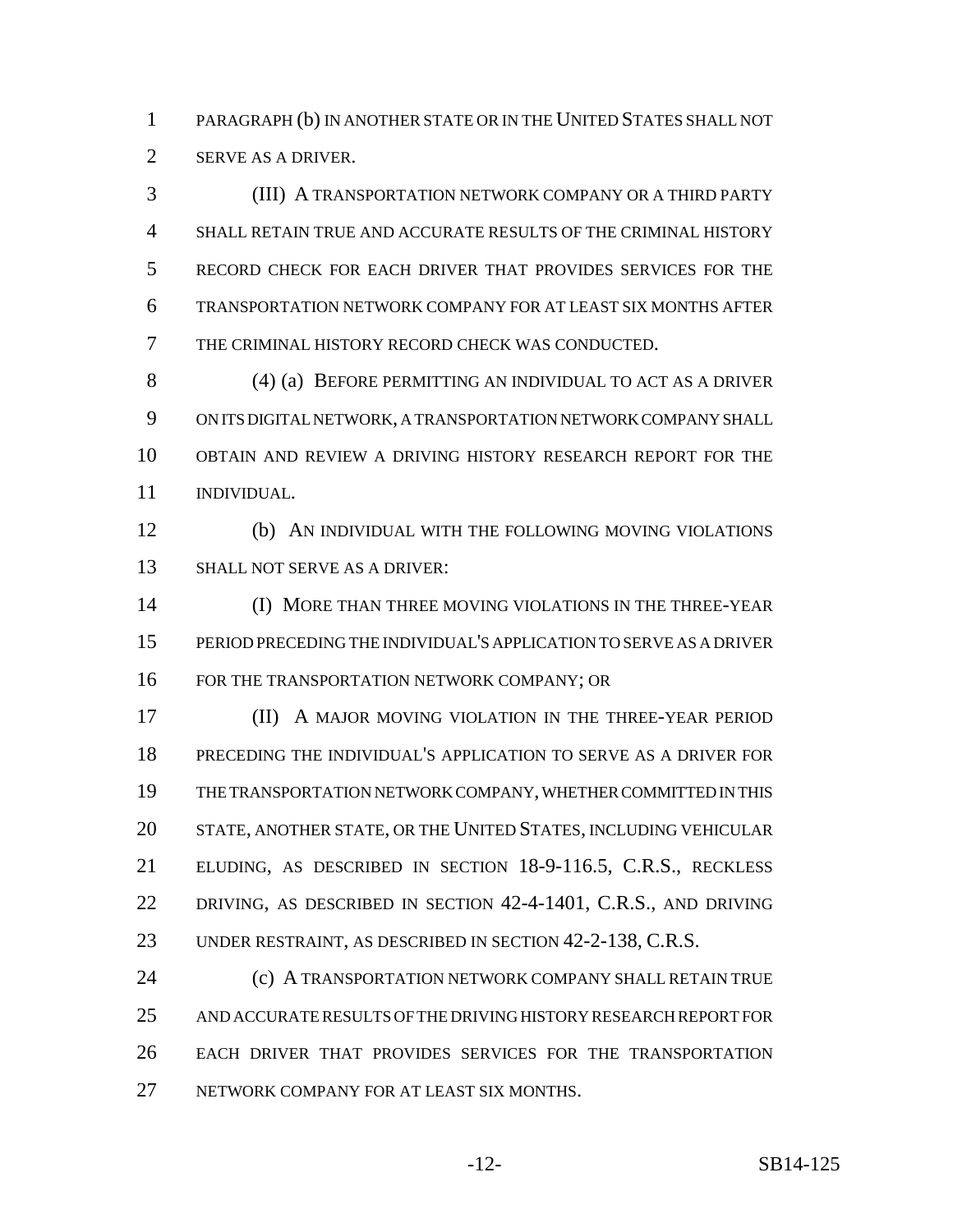(5) IF A TRANSPORTATION NETWORK COMPANY RIDER FILES A COMPLAINT WITH THE COMMISSION AGAINST A TRANSPORTATION NETWORK COMPANY OR DRIVER, THE COMMISSION MAY INSPECT THE TRANSPORTATION NETWORK COMPANY'S RECORDS AS REASONABLY NECESSARY TO INVESTIGATE AND RESOLVE THE COMPLAINT.

 **40-10.1-606. Permit required for transportation network companies - penalty for violation - rules.** (1) A PERSON SHALL NOT OPERATE A TRANSPORTATION NETWORK COMPANY IN COLORADO WITHOUT FIRST HAVING OBTAINED A PERMIT FROM THE COMMISSION.

 (2) THE COMMISSION SHALL ISSUE A PERMIT TO EACH TRANSPORTATION NETWORK COMPANY THAT MEETS THE REQUIREMENTS OF THIS PART 6 AND PAYS A PERMIT FEE OF THREE HUNDRED TWENTY-FIVE DOLLARS TO THE COMMISSION. THE PERMIT IS VALID FOR ONE YEAR.

 (3) (a) THE COMMISSION SHALL DETERMINE THE FORM AND MANNER OF APPLICATION FOR A TRANSPORTATION NETWORK COMPANY PERMIT.

 (b) THE COMMISSION SHALL SET AND ADJUST, BY RULE, THE PERMIT APPLICATION FEE AND MAY ADJUST BY RULE THE ANNUAL PERMIT FEE TO COVER THE COMMISSION'S DIRECT AND INDIRECT COSTS ASSOCIATED WITH THIS PART 6.

 (4) THE COMMISSION MAY TAKE ACTION AGAINST A TRANSPORTATION NETWORK COMPANY AS SET FORTH IN SECTION 40-10.1-112, INCLUDING ISSUING AN ORDER TO CEASE AND DESIST AND SUSPENDING, REVOKING, ALTERING, OR AMENDING A PERMIT ISSUED TO 25 THE TRANSPORTATION NETWORK COMPANY.

26 (5) (a) FOR A VIOLATION OF THIS PART 6 OR A FAILURE TO COMPLY WITH A COMMISSION ORDER, DECISION, OR RULE ISSUED UNDER THIS PART